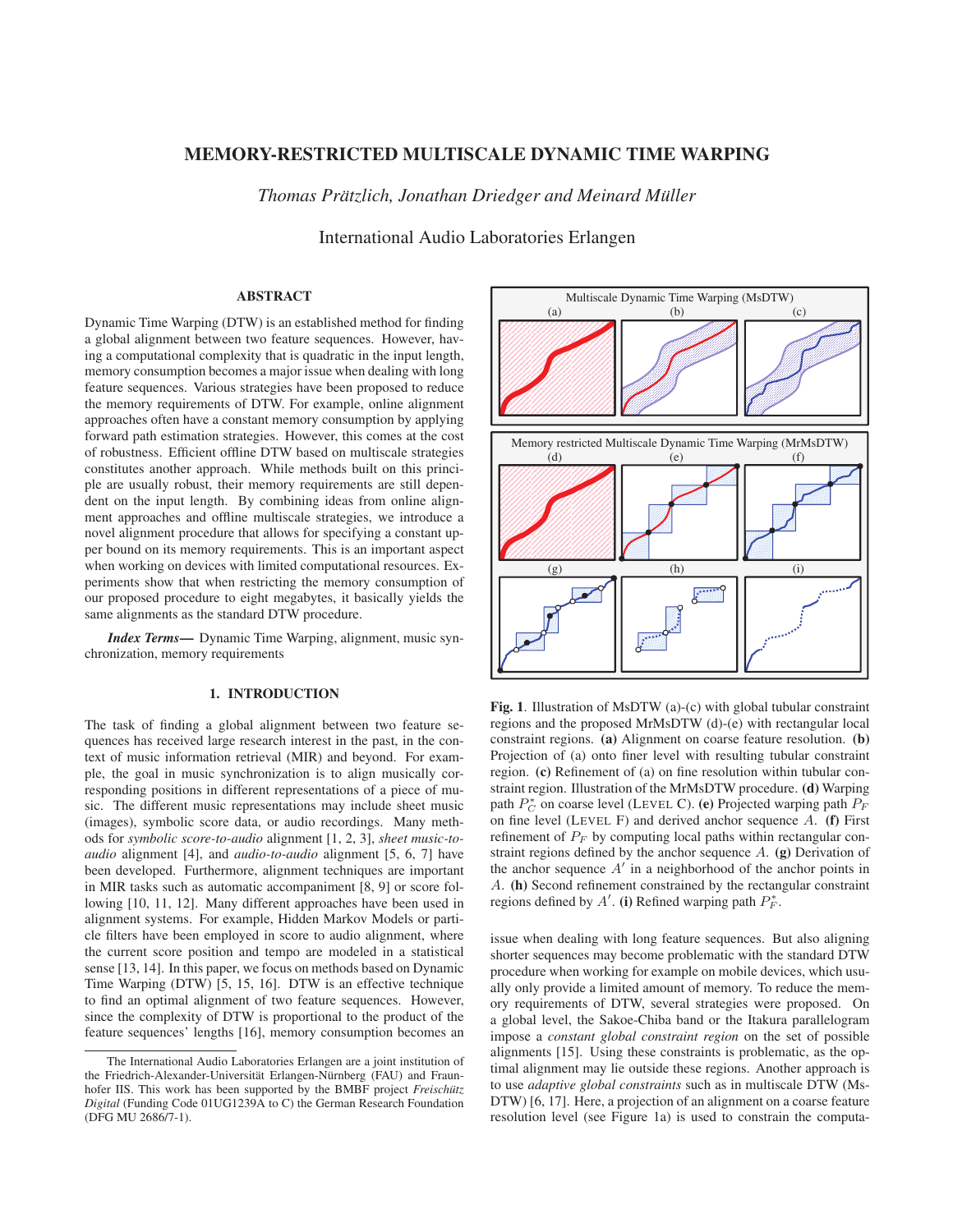

Fig. 2. Illustration of basic concepts. (a) Warping path P of length  $|P| = 14$ . (b) Center  $h(P) = 8$  of warping path P. (c) Subpath  $P[1:8]$ . (d) Anchor sequence  $A \subseteq P$ . (e) Anchor sequence fulfilling boundary conditions  $A' \sqsubseteq P$ . (f) Maximum rectangular extent  $\mathcal{R}(A) = 12$  of anchor sequence A.

tion of a refined alignment on a finer feature resolution level. In the refinement, the alignment is restricted to lie within a tubular constraint region that is constructed from the projected alignment (see Figure 1b+c). Note that there are cases where alignments computed by MsDTW deviate from the globally optimal alignment, see [6, 17].

In online scenarios, *local constraints* are imposed on the alignment. Here, the alignment is usually computed using greedy forward path estimation [5] or by using block-by-block processing where a block defines a local rectangular constraint region [18].

In this paper, we propose an MsDTW variant using the idea of building a global path from local alignments. Our memory-restricted MsDTW procedure, in the following called MrMsDTW, uses local rectangular constraint regions in the refinement step. The size, and therefore the required memory to store them, is bounded by a memory restriction parameter  $\tau$ . The constraint regions are inferred from anchor points on the projected alignment (see Figure 1e). This yields a set of local alignments (see Figure 1f). In a second refinement step, these local alignments are corrected in a neighborhood around the initial set of anchor points. Again, this is done in rectangular constraint regions that are restricted in size by  $\tau$ . This makes the memory requirement of our method basically constant in dependence of  $\tau$ , whereas the memory requirement of MsDTW is linearly and DTW is quadratically growing with the lengths of the feature sequences (see Figure 3).

In the remainder of this paper, we first introduce our novel procedure in detail (Section 2) and then discuss the influence of the parameter  $\tau$  on the robustness of MrMsDTW within a music synchronization application scenario (Section 3).

### 2. ALGORITHM

In this section, we introduce our memory-restricted alignment procedure that combines concepts from MsDTW [6, 17] with the idea of using rectangular local constraint regions as already proposed for online alignment procedures [18]. We first introduce some basic notions (Section 2.1), review the basics of DTW (Section 2.2) and MsDTW (Section 2.3), and then explain our proposed memoryrestricted MsDTW approach (MrMsDTW) in detail (Section 2.4).



Fig. 3. Memory requirement for storing the accumulated cost matrix **D** for DTW, MsDTW, and MrMsDTW in dependency of the average duration of the recordings. The curves for MsDTW are lower bounds assuming a diagonal path for the constraint region computation.

### 2.1. Basic Notions

Let  $\mathcal F$  be a suitable feature space. Furthermore, let  $X :=$  $(x_1,...,x_N)$  and  $Y := (y_1,...,y_M)$  be feature sequences with  $x_n, y_m \in \mathcal{F}$ , where  $n \in [1:N] := \{1, ..., N\}$  and  $m \in [1:M]$ . A *cell* is a tuple  $p := (n, m) \in [1 : N] \times [1 : M]$ , which encodes the correspondence between two feature vectors  $x_n$  and  $y_m$ . We define the operators  $\pi_1(p) := n$  and  $\pi_2(p) := m$  to refer to the elements of a cell. A *path* is a sequence of cells  $P = (p_1, \ldots, p_L)$ , with  $p_{\ell} \in [1:N] \times [1:M]$  for  $\ell \in [1:L]$  satisfying the *step size condition*  $(p_{\ell+1} - p_{\ell}) \in \Sigma := \{(1,0), (0,1), (1,1)\}$ . We refer to the *length of a path* by  $|P| := L$ . A *warping path* is a path that additionally fulfills the *boundary conditions*  $p_1 = (1, 1)$  and  $p_L = (N, M)$  (see Figure 2a). Note that a warping path constitutes a global alignment between two feature sequences. We define the operator  $h(P) := \lfloor |P|/2 \rfloor + 1$  to return the center index of a sequence  $P$  (see Figure 2b). For retrieving the first, center, and last element of a path, we define the operators  $B(P) := p_1$ ,  $H(P) :=$  $p_{h(P)}$ ,  $E(P) := p_L$ , respectively. Furthermore, we define a *subpath* as  $P[i:j] := (p_i, \ldots, p_j)$  with  $1 \leq i < j \leq |P|$  (see Figure 2c). An *anchor point* is a specified cell  $a = (n, m)$  and an *anchor sequence* is a sequence of anchor points  $A = (a_1, \ldots, a_K)$ with  $a_k \in [1 : N] \times [1 : M]$  that fulfills the condition of strict monotonicity  $a_{k+1} - a_k \in \mathbb{N} \times \mathbb{N}$ . We write  $A \subseteq P$  if all cells of A are also cells of P (Figure 2d). Furthermore, we write  $A \sqsubseteq P$  if  $A \subseteq P$  and A additionally fulfills the boundary conditions  $a_1 = p_1$ and  $a_K = p_L$  (Figure 2e). Let  $d_k := a_{k+1} - a_k + (1, 1)$ . We define the *maximum rectangular extent* of an anchor sequence A as  $\mathcal{R}(A) := \max_{k \in [1:K-1]} \pi_1(d_k) \cdot \pi_2(d_k)$ , which is the maximum rectangular area spanned between consecutive anchor points in A (Figure 2f). This concept will later be used to make the memory restriction of the algorithm explicit. Finally, to compare two features in F, we use a local cost measure  $c: \mathcal{F} \times \mathcal{F} \rightarrow [0, 1]$ . By comparing each pair of elements in the sequences X and Y , we obtain the *cost matrix*  $\mathbf{C}(n, m) := c(x_n, y_m)$ . Given two anchor points  $a_1$  and  $a_2$ , we define the *local cost matrix*

$$
\mathbf{C}[a_1; a_2] := \mathbf{C}(n, m)_{\substack{\pi_1(a_1) \le n \le \pi_1(a_2), \\ \pi_2(a_1) \le m \le \pi_2(a_2)}} ,
$$

which is a submatrix of **C**.

#### 2.2. Classical Dynamic Time Warping (DTW)

The goal of DTW is to compute an optimal warping path between the two feature sequences  $X$  and  $Y$  with respect to the cost measure  $c$ . The total alignment cost of a warping path  $P$  between two sequences X and Y is defined by  $c_P(X, Y) := \sum_{\ell=1}^L \mathbf{C}(\pi_1(p_\ell), \pi_2(p_\ell))$ . We say that a warping path  $P^*$  is optimal, if it has minimal alignment costs  $c_{P^*} := \min\{c_P(X, Y) | P \text{ is warping path}\}.$  To derive an optimal warping path, we first compute the *accumulated cost matrix* **D**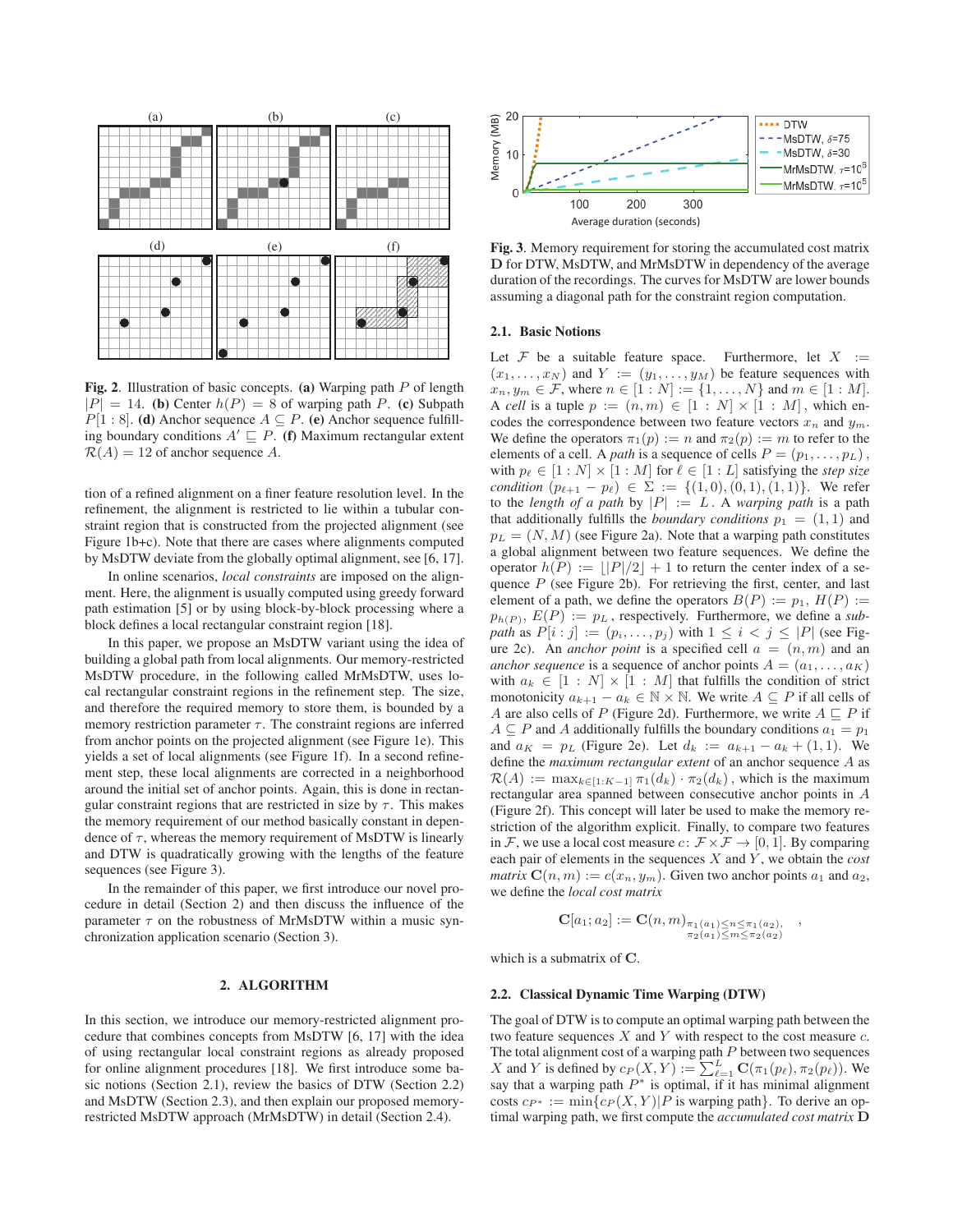|                   | Composer / Piece                                             | <b>Recording 1</b> |                | <b>Recording 2</b> |        | <b>Memory</b> |         |                 |
|-------------------|--------------------------------------------------------------|--------------------|----------------|--------------------|--------|---------------|---------|-----------------|
| <b>Identifier</b> |                                                              | Performer 1        | Dur.           | Performer 2        | Dur.   | <b>DTW</b>    |         | MsDTW   MrMsDTW |
|                   |                                                              |                    | [s]            |                    | [s]    | [GB]          | [MB]    | [MB]            |
| $ID-01$           | Vivaldi / RV 269 (Spring), 1st movement                      | Abbado             | 203.2          | Nishizaki          | 213.2  | 0.807         | 4.880   | 0.763           |
| $ID-02$           | Shostakovich / Jazz Suite No. 2, 6th movement (Waltz)        | Chailly            | 223.7          | Yablonsky          | 193.8  | 0.808         | 5.120   | 0.763           |
| $ID-03$           | Beethoven / Symphony 5, Op. 67, 1st movement                 | Karajan            | 444.0          | Bernstein          | 519.2  | 4.294         | 11.884  | 0.763           |
| $ID-04$           | Weber / "Der Freischütz", No. 8                              | Furtwängler        | $611.5$        | Jochum             | 454.0  | 5.171         | 13.996  | 0.763           |
| $ID-05$           | Wagner, "Meistersinger", Prelude                             | Armstrong          | 595.1          | Neumann            | 563.8  | 6.249         | 13.621  | 0.763           |
| $ID-06$           | Ravel / "Bolero"                                             | Abbado             | 862.7          | <b>Ozawa</b>       | 901.1  | 14.480        | 20.625  | 0.763           |
| $ID-07$           | Beethoven / Symphony 9, Op. 125, 4th movement                | Karajan            | 932.6          | Bernstein          | 928.5  | 16.129        | 21.346  | 0.763           |
| $ID-08$           | Schubert / Symphony 8, D759, 1st movement (Unfinished) Solti |                    | 950.9          | Sacchi             | 817.5  | 14.479        | 21.764  | 0.763           |
| $ID-09$           | Weber / "Der Freischütz", full opera                         | Carlos Kleiber     | $7763.3$ Davis |                    | 8204.1 | 1186.379      | 187.784 | 0.763           |
| $ID-10$           | Wagner / "Das Rheingold", WWV 86A                            | Karajan            | 8752.1         | Haitink            | 8930.3 | 1455.823      | 204.398 | 0.763           |

**Table 1.** Memory requirements for DTW, MsDTW with  $\delta = 30$  (expansion size for tubular constraint region), and MrMsDTW with  $\tau = 10^5$ (rectangular constraint region size) for a selection of pieces. ID-09 and ID-10 were not used in our robustness experiments, as the memory requirement for DTW is more than a terabyte. The alignments are therefore infeasible to compute for these pieces.

given by

$$
\mathbf{D}(n,m) = \mathbf{C}(n,m) + \min_{(i,j)\in\Sigma} \mathbf{D}(n-i,m-j)
$$

with  $\mathbf{D}(n,1) = \sum_{k=1}^{n} \mathbf{C}(k,1)$  for  $n \in [1:N]$  and  $\mathbf{D}(1,m) = \sum_{k=1}^{m} \mathbf{C}(1,k)$  for  $m \in [1:N]$ . The optimal weights as he  $\sum_{k=1}^{m} \mathbf{C}(1, k)$  for  $m \in [1 : M]$ . The optimal warping path can be obtained by backtracking the steps through **D**, see [15] for details. Note that the time and space complexity of the algorithm to compute **D** and the optimal warping path is  $O(NM)$ .

## 2.3. Multiscale DTW (MsDTW)

In this section, we review the basic concepts of MsDTW originally introduced in [6, 17]. MsDTW aims to reduce the computational requirements of DTW by first computing an alignment on a coarse feature resolution level (LEVEL C). The coarse alignment is then projected onto a finer feature resolution level (LEVEL F) and refined using a tubular constraint region.

More precisely, let  $P_C^*$  be an optimal warping path computed on LEVEL C (see Figure 1a). The optimal warping path  $P_C^*$  is projected onto LEVEL F, resulting in a (potentially non-optimal) warping path  $P_F$  (see Figure 1b). To compute an optimal warping path  $P_F^*$  on LEVEL F, a tubular constraint region is constructed by adding  $\delta \in \mathbb{N}$ cells to the left, top, right and bottom of  $P_F$ . Within this constraint region,  $P_F^*$  is computed via DTW (see Figure 1c). The procedure can be recursively applied by introducing further coarse resolution levels. Note that, depending on the choice of  $\delta$ , the warping path  $P_F^*$ might not coincide with the globally optimal warping path computed with DTW. Using the MsDTW strategy reduces the memory requirements compared to classical DTW. However, the required memory is still linearly dependent on the length of the feature sequences [17]. For a detailed description of the procedure, we refer to [6, 17].

### 2.4. Memory-restricted MsDTW (MrMsDTW)

We now describe our proposed MrMsDTW procedure. Given a memory restriction parameter  $\tau$  that sets an upper bound on the number of cells that can be used for the alignment computation, our main idea is to use rectangular local constraint regions that have a size of at most  $\tau$  instead of a single global tubular constraint region. On each rectangular constraint region, a local alignment is computed on a local cost matrix. Each local alignment is computed by applying standard DTW on the local cost matrix. Furthermore, the computations of the local alignments are independent of each other. They can therefore be computed in a sequential way such that at most  $\tau$ cells are used at any time.

As in Section 2.3, we use two resolution levels to describe the algorithm. The main difference to the classical MsDTW approach is the refinement on LEVEL F, where rectangular local constraint regions are derived from an alignment that is computed on LEVEL C. As before, let  $P_C^*$  be an optimal warping path computed on LEVEL C (Figure 1d). At this point, we assume that the computation of  $P_C^*$  did not require more than  $\tau$  cells. Furthermore, let  $P_F$  be a suitable projection of  $P_C^*$  onto LEVEL F (Figure 1e). In the next step, we use  $P_F$  to construct a set of rectangular constraint regions to refine the alignment on LEVEL F. To this end, we derive an anchor sequence  $A \subseteq P_F$  (black dots in Figure 1e). Each consecutive pair of anchor points in A defines a rectangular constraint region. We further require A to fulfill the condition  $\mathcal{R}(A) \leq \tau$ . Such an anchor sequence can be obtained by initially setting  $A := (B(P_F), E(P_F)).$ If A does not fulfill  $\mathcal{R}(A) \leq \tau$ , the warping path  $P_F$  is recursively divided at its center into subpaths from which the first and last element are used as anchors. This is repeated until  $\mathcal{R}(A) \leq \tau$  (see Figure 1e). In the next steps, we use  $A$  to compute a refined warping path  $P_F^*$  from  $P_F$ :

(Step 1) Refinement between anchor points. We compute a set of local paths  $Q_1, \ldots, Q_{K-1}$  constrained by the anchor sequence  $A = (a_1, \ldots, a_K)$ . Each local path  $Q_k$  fulfills the boundary conditions  $B(Q_k) = a_k$  and  $E(Q_k) = a_{k+1}$  and is computed by using standard DTW on the local cost matrix  $C_k := C[a_k; a_{k+1}]$  (see Figure 1f). If A contains only two anchor points  $(K = 2)$ , we set  $P_F^* := Q_1$ . Otherwise, we proceed with the following steps.

(Step 2) Refinement in the neighborhoods of the anchor points. In the first refinement step, the warping path  $P_F$  was not refined at the anchor points in A. In this step, we therefore recompute the refinement in neighborhoods of these anchor points. To this end, we derive pairs of anchors  $A'_k$  with  $k \in [1 : K - 2]$ , each fulfilling  $\mathcal{R}(A'_k) \leq \tau$ . We initialize each  $A'_k := (H(Q_k), H(Q_{k+1}))$ and iteratively decrease the size of the respective rectangular constraint regions until they obey the memory restriction constraint (see white dots in Figure 1g). Now, we compute the set of local paths  $Q'_1, \ldots, Q'_{K-2}$  where each local path  $Q'_k$  is constrained by the anchor pair  $A'_k$  (see Figure 1g+h).

(Step 3) Concatenation. The local paths from the previous steps are combined to a global warping path  $P_F^*$  by concatenation (see Figure 1i). When computing the local alignments sequentially, the maximum memory requirement of the algorithm in the two refinement steps can be directly inferred from the used anchor sequences A and  $A^{\dagger}$  by computing  $\mathcal{R}(A)$  and  $\max_k \mathcal{R}(A'_k)$  respectively.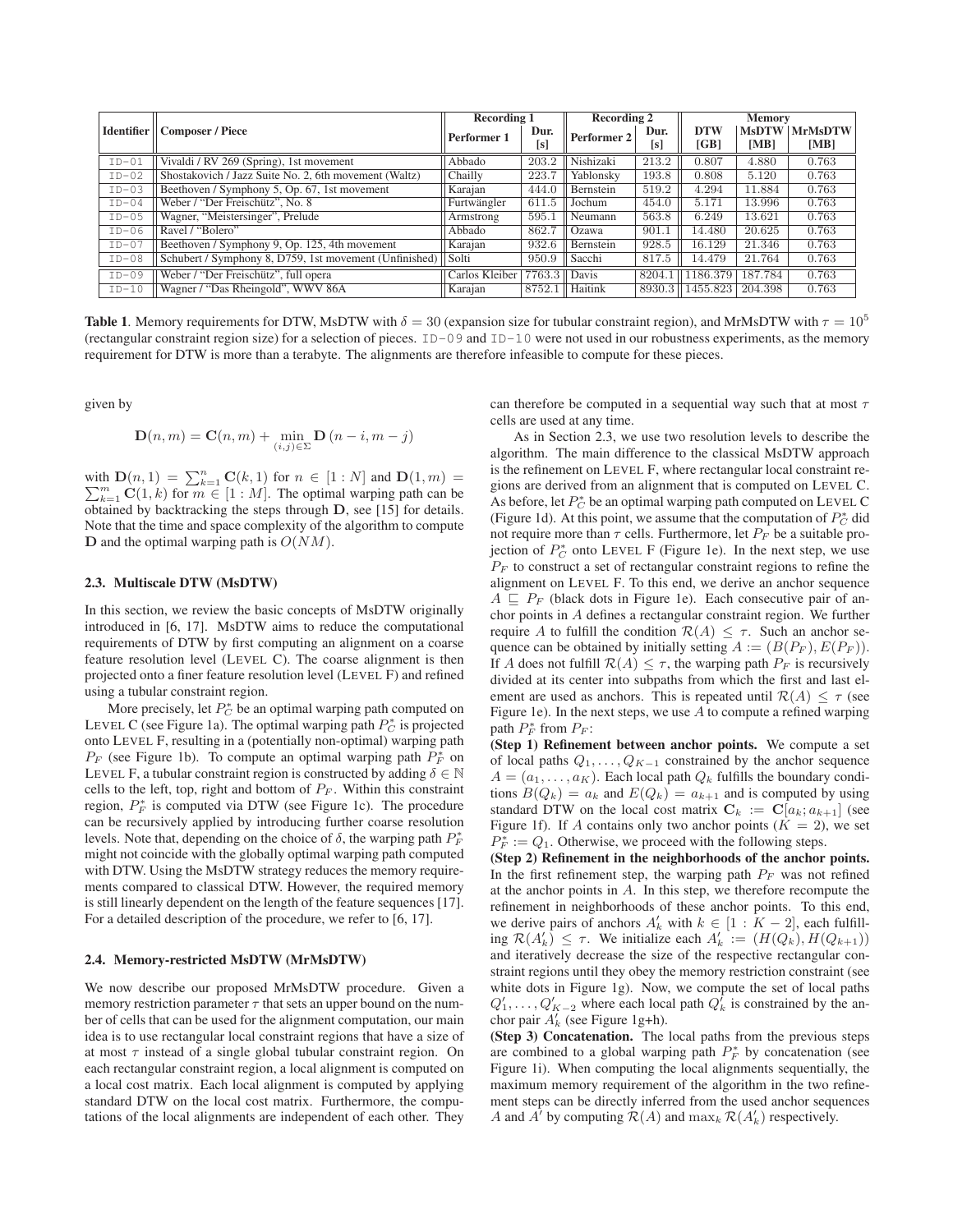As a final remark, note that the procedure described above can be applied in a recursive fashion by introducing further levels of decreasing feature resolution, similar as in the classic MsDTW procedure. In practice, we choose the coarsest feature resolution level such that we need at most  $\tau$  cells for the computation of the full DTW procedure on this level. Note that this leads to a constant memory requirement for MrMsDTW.

### 3. EXPERIMENTS

In this section, we first describe our experimental setting. Then, we investigate the robustness of our proposed MrMsDTW procedure in dependency of the memory restriction parameter  $\tau$  in the context of an audio-to-audio music synchronization scenario.

In the experiment, we use four fixed feature resolution levels (50 Hz, 10 Hz, 2 Hz, 1 Hz), referred to as Level 1–4 where Level 1 corresponds to the finest feature resolution and Level 4 to the coarsest. In the case that the feature sequences are so long that the initial alignment would violate our memory constraint, we add a fifth level choosing a feature resolution that still fulfills the memory requirement. We use the same feature set as described in [19].

Our dataset contains 53 pairs of classical music recordings, each pair consisting of two different performances of the same piece of music. Table 1 shows a representative selection of the pieces used in our experiments. For each entry, a lower bound for the memory requirement of DTW, MsDTW, and MrMsDTW is given. The lower bound is derived from the number of memory cells required to store the accumulated cost matrices **D** that are used in DTW, MsDTW, and MrMsDTW. The memory usage in megabytes (MB) is obtained by multiplying the required number of memory cells to store **D** by  $\frac{8}{1024^2}$  (assuming a 64 bit machine using double precision floating point numbers). Note that these values may need to by multiplied by a factor of 2 or 3, depending on the implementation (for additionally storing the cost matrices and a matrix that saves the step sizes and indices leading to a cost-minimizing path in **D**). However, this factor is the same for all three DTW variants. For MsDTW, we computed the lower bound by assuming a diagonal path between the two feature sequences, leading to a requirement of  $2\delta \cdot N$  memory cells, where N denotes the length of the longer feature sequence. In our dataset, the shortest piece is roughly one minute long, and the longest about 15 minutes. Note that the memory requirement of DTW for the piece  $ID-07$  in Table 1 is already higher than 16 gigabytes. As the memory usage of DTW grows quadratically with the length of the input feature sequences, it is not feasible to use it for longer pieces on a normal desktop computer (assuming a maximum of 16 gigabytes of available memory). For example, full DTW would require more than one terabyte of memory on the opera recordings ID-09 and ID-10 in Table 1. However, our proposed MrMsDTW approach has basically constant memory requirements, and is therefore capable to compute alignments for longer pieces. The memory requirements for DTW (quadratic), MsDTW (linear), and MrMs-DTW (constant) are illustrated in Figure 3.

In the following, we investigate the connection between the memory restriction parameter  $\tau$  and the robustness of our proposed MrMsDTW procedure, see Table 2. To this end, we compare the alignments computed by MrMsDTW with the optimal alignments computed by the full DTW procedure as described in Section 2.2. When aligning two music recordings, the warping path  $P_{\text{MrMsDTW}}$ may deviate from the optimal global warping path  $P_{\text{DTW}}^*$ . The smaller the constraint regions, the more likely it is that such deviations occur. Since small deviations from the optimal alignment might be acceptable, we introduce a tolerance parameter  $\varepsilon$  for the

|                 |  |  |  | $\begin{array}{ccccccc} \varepsilon & 0 & 1 & 2 & 4 & 8 & 16 & \tau \text{ [MB]} \end{array}$ |
|-----------------|--|--|--|-----------------------------------------------------------------------------------------------|
| 10 <sup>7</sup> |  |  |  |                                                                                               |
| $10^6$          |  |  |  |                                                                                               |
| 10 <sup>5</sup> |  |  |  |                                                                                               |
| $10^4$          |  |  |  |                                                                                               |
|                 |  |  |  | $10^3$   37.58 59.53 69.81 82.00 91.98 97.29    0.008                                         |

Table 2. Overall percentage of warping path cells in  $P_{\text{MrMsDTW}}$ that have a deviation  $\leq \varepsilon$  cells from the corresponding cells of the optimal global warping path  $P_{\text{DTW}}$ . The value has been computed for each warping path and was then averaged over the whole dataset (to avoid that longer pieces have a stronger influence). The error tolerance  $\varepsilon$  defines a tolerance region around the  $P_{\text{DTW}}$  of  $\pm \varepsilon$  frames in horizontal and vertical direction. One frame corresponds to 20 ms.

evaluation. We say that a cell in  $P_{\text{MrMsDTW}}$  was correct in case it lies within a region of  $\varepsilon$ -cells to the left, top, right, and bottom around a cell from  $P_{\text{DTW}}^*$ . This means that for  $\varepsilon=0$ , a cell in the  $P_{\text{MrMsDTW}}$  is only considered to be correct if it coincides perfectly with a corresponding cell in the optimal warping path  $P_{\text{DTW}}^*$ . In contrast, for  $\varepsilon$ =16, a deviation of up to 0.32 seconds from the optimal path is allowed (assuming a feature resolution of 50 Hz).

Table 2 shows the overall percentage of correct warping path cells in dependency of the memory restriction  $\tau$  and the tolerance  $\varepsilon$ for our dataset. Furthermore, the memory requirement for a given  $\tau$  is stated. For  $\tau=10^7$ , having a memory requirement of  $\approx 76$  MB, nearly all alignment cells coincide with the full DTW approach. As a comparison, the full DTW needs already more memory for pieces that are longer than 63 seconds. For  $\tau=10^6$ , reducing the memory requirement to  $\approx 7.6$  MB, even with  $\varepsilon = 0$ , more than 99% of the alignment cells are still correct. The memory requirement of MsDTW with  $\delta = 30$  is only smaller for pieces shorter than 334 seconds (see Figure 3). With  $\tau=10^5$ , requiring less than 1 MB of memory, the deviations from the optimal path start to increase. In this case, MsDTW with  $\delta = 30$  is only more memory efficient for pieces shorter than 34 seconds (see Figure 3). For  $\tau \leq 10^4$  (when providing less than 100 kilobytes of memory), the procedure becomes unstable, leading to stronger deviations from the optimal warping path. When reducing the memory requirement down to 8 kilobytes  $(\tau = 10^3)$ , only 37.58% of the warping cells correspond with the full DTW results with a tolerance  $\varepsilon = 0$ . However, within a tolerance of  $\varepsilon = 16$  (0.32 seconds), more than 97% of the cells are still considered to be correct. Depending on the application, this accuracy might still be acceptable.

#### 4. CONCLUSIONS

In this contribution, we proposed MrMsDTW, a new MsDTW variant using rectangular shaped local constraint regions. It combines the block-by-block processing from online alignment techniques with a multiscale strategy. The introduced procedure has a constant memory requirement, being explicitly controlled by a memory restriction parameter. In addition, MrMsDTW basically yields the same alignments as a full DTW approach, even when restricting it to require only eight megabytes of memory. As a final remark, opposed to classical MsDTW, our presented procedure has the potential of being implemented in a parallel fashion as the individual local paths can be computed independently of each other. This would trade the explicit memory restriction for a better runtime performance.